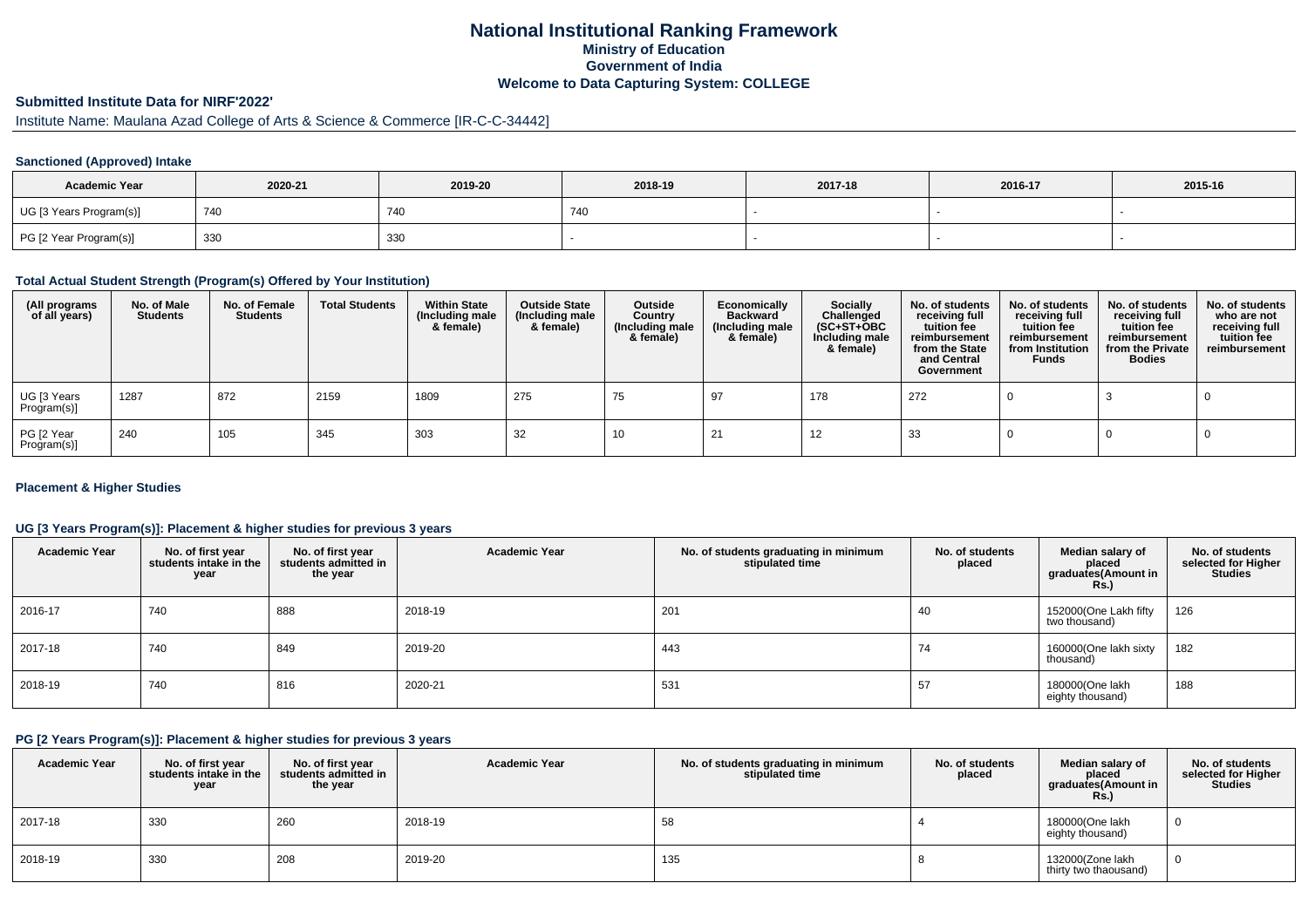| 2019-20 | 330 | 175 | 2020-21 | 165 |  | ∵akh tei.<br>thousand) |  |
|---------|-----|-----|---------|-----|--|------------------------|--|
|---------|-----|-----|---------|-----|--|------------------------|--|

### **Financial Resources: Utilised Amount for the Capital expenditure for previous 3 years**

| <b>Academic Year</b>                                                                            | 2020-21                                                                        |                                                                                                      | 2018-19                                                                    |  |
|-------------------------------------------------------------------------------------------------|--------------------------------------------------------------------------------|------------------------------------------------------------------------------------------------------|----------------------------------------------------------------------------|--|
|                                                                                                 | <b>Utilised Amount</b>                                                         | <b>Utilised Amount</b>                                                                               | <b>Utilised Amount</b>                                                     |  |
|                                                                                                 |                                                                                | Annual Capital Expenditure on Academic Activities and Resources (excluding expenditure on buildings) |                                                                            |  |
| Library                                                                                         | 648921 (Six Lakh forty eight thousand nine hundred twenty<br>one <sup>'</sup>  | 7576 (Seven thousand five hundred seventy six)                                                       | 621965 (Six Lakh twenty one thousand nine hundred sixty five)              |  |
| New Equipment for Laboratories                                                                  | 238581 (Two lakh thirty eight thousand five hundred eighty<br>one <sup>'</sup> | 286959 (Two lakh eighty six thousand nine hundred fifty nine)                                        | 888318 (Eight lakh eighty eight thousand three hundred<br>eighteen)        |  |
| Other expenditure on creation of Capital Assets (excluding<br>expenditure on Land and Building) | 1394428 (Thirteen lakh ninety four thousand four hundred<br>twenty eight)      | 1379904 (thirtheen lakh seventy nine thousand nine hundred<br>four)                                  | 2176943 (Twenty one lakh seventy six thousand nine hundred<br>forty three) |  |

### **Financial Resources: Utilised Amount for the Operational expenditure for previous 3 years**

| <b>Academic Year</b>                                                                                                                                                                            | 2020-21                                                                      |                                                                                | 2018-19                                                                                 |  |  |  |  |  |
|-------------------------------------------------------------------------------------------------------------------------------------------------------------------------------------------------|------------------------------------------------------------------------------|--------------------------------------------------------------------------------|-----------------------------------------------------------------------------------------|--|--|--|--|--|
|                                                                                                                                                                                                 | <b>Utilised Amount</b>                                                       | <b>Utilised Amount</b>                                                         | <b>Utilised Amount</b>                                                                  |  |  |  |  |  |
| <b>Annual Operational Expenditure</b>                                                                                                                                                           |                                                                              |                                                                                |                                                                                         |  |  |  |  |  |
| Salaries (Teaching and Non Teaching staff)                                                                                                                                                      | 108788099 (Ten crore eighty seven lakh eighty eight thousand<br>ninety nine) | 117111108 (Eleven crore seventy one lakh eleven thousand<br>one hundred eight) | 115075738 (Eleven crore fifty lakh seventy five thousand seven<br>hundred thirty eight) |  |  |  |  |  |
| Maintenance of Academic Infrastructure or consumables and<br>other running expenditures (excluding maintenance of hostels<br>and allied services, rent of the building, depreciation cost, etc) | 2655446 (Twenty six Lakh fifty five thousand four hundred forty<br>six)      | 1974555 (Ninteen Lakh seventy four thousand five hundred<br>fifty five)        | 5144490 (Fifty one lakh forty four thousand four hundred ninty)                         |  |  |  |  |  |
| Seminars/Conferences/Workshops                                                                                                                                                                  | 65000 (Six five thousand)                                                    | 22200 (Twenty two thousand two hundred)                                        | 52090 (Fifty two thousand ninety)                                                       |  |  |  |  |  |

## **PCS Facilities: Facilities of physically challenged students**

| 1. Do your institution buildings have Lifts/Ramps?                                                                                                         | Yes, more than 80% of the buildings |
|------------------------------------------------------------------------------------------------------------------------------------------------------------|-------------------------------------|
| 2. Do your institution have provision for walking aids, including wheelchairs and transportation from one building to another for<br>handicapped students? | Yes                                 |
| 3. Do your institution buildings have specially designed toilets for handicapped students?                                                                 | Yes, more than 80% of the buildings |

## **Faculty Details**

| Srno | Name                   | Age | Designation                | Gender | Qualification | <b>Experience (In</b><br>Months) | <b>Currently working</b><br>with institution? | Joining Date | <b>Leaving Date</b> | <b>Association type</b> |
|------|------------------------|-----|----------------------------|--------|---------------|----------------------------------|-----------------------------------------------|--------------|---------------------|-------------------------|
|      | SHAIKH<br>KALEEMUDDIN  | 39  | <b>Assistant Professor</b> | Male   | Ph.D          | 137                              | Yes                                           | 21-06-2011   | $\sim$              | Regular                 |
| 2    | SHAIKH MUSAK<br>RAJJAK | 38  | Associate Professor        | Male   | Ph.D          | 152                              | Yes                                           | 14-05-2009   | $-$                 | Regular                 |
| 3    | APARNA SARANG<br>SARAF | 43  | Professor                  | Female | Ph.D          | 230                              | Yes                                           | 26-10-2004   | $-$                 | Regular                 |
| 4    | SAYYAD SULTAN<br>KASIM | 51  | Professor                  | Male   | Ph.D          | 229                              | Yes                                           | 12-12-2003   | $-$                 | Regular                 |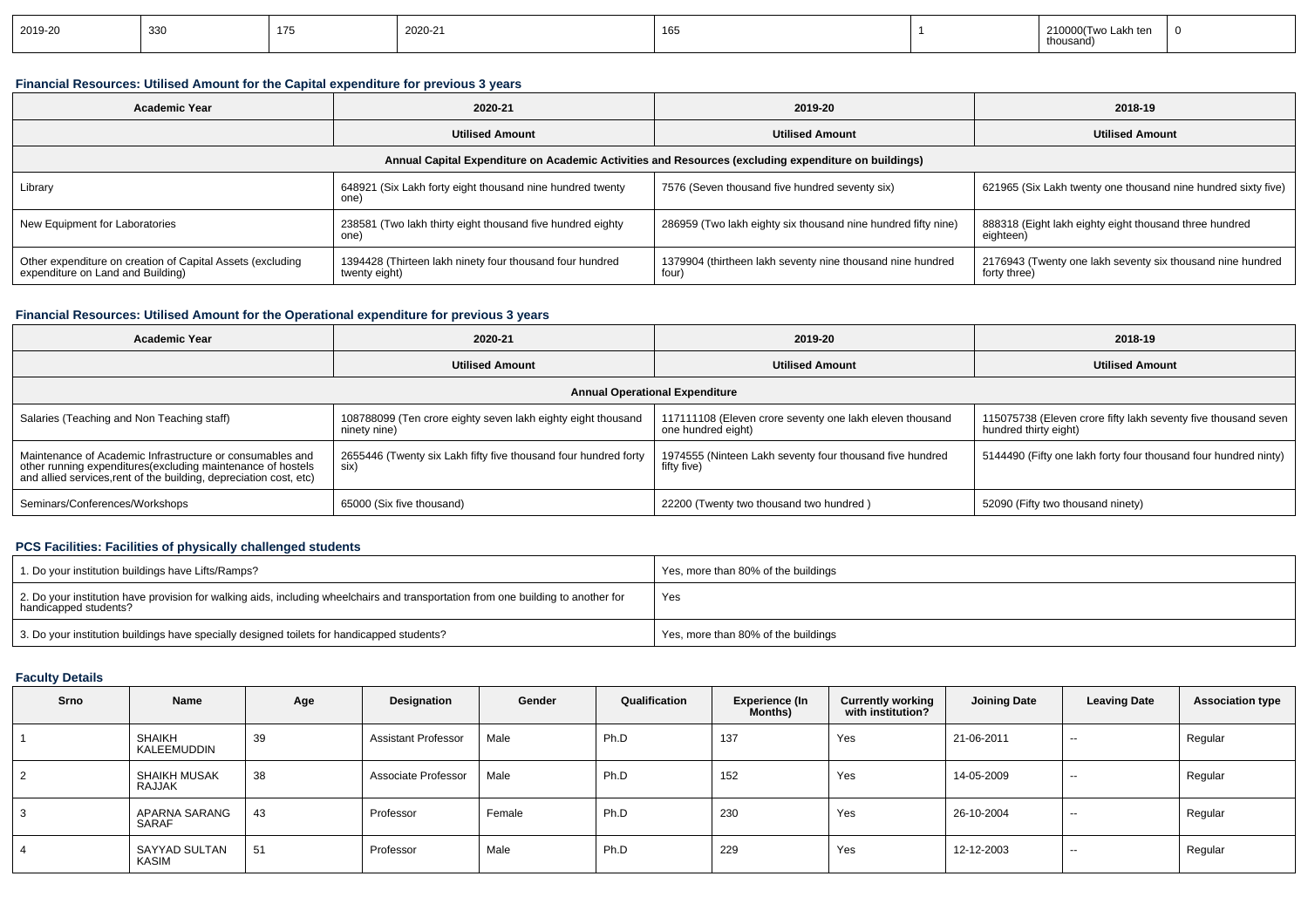| 5              | TULAPURKAR<br><b>SMITA</b>                        | 60 | Associate Professor        | Female | Ph.D                | 471 | Yes | 12-08-1983 | ۰.                       | Regular             |
|----------------|---------------------------------------------------|----|----------------------------|--------|---------------------|-----|-----|------------|--------------------------|---------------------|
| 6              | <b>MOHAMMED</b><br><b>MUKTAR</b>                  | 40 | <b>Assistant Professor</b> | Male   | <b>SLET</b>         | 163 | Yes | 30-05-2009 | $\overline{a}$           | Regular             |
| $\overline{7}$ | <b>QUAZI SADAT</b><br><b>MOHIUDDIN</b>            | 61 | Associate Professor        | Male   | Ph.D                | 213 | No  | 23-09-2003 | 31-12-2020               | Regular             |
| 8              | SHAIKH JULFIKAR<br><b>DASTAGIR</b>                | 48 | Professor                  | Male   | Ph.D                | 220 | Yes | 23-09-2003 | $\overline{a}$           | Regular             |
| 9              | <b>QUADRI SHUJAT</b><br><b>HUSSAIN</b>            | 59 | Professor                  | Male   | Ph.D                | 375 | Yes | 17-10-1990 | ۰.                       | Regular             |
| 10             | SHAIKH NAZNEEN<br><b>AKHTAR</b>                   | 43 | Lecturer                   | Female | Ph.D                | 168 | Yes | 31-08-2007 | $\overline{\phantom{a}}$ | Adhoc / Contractual |
| 11             | <b>MOHD</b><br>NAEEMULLAH                         | 44 | Lecturer                   | Male   | M. Phil             | 165 | Yes | 31-07-2007 | $\overline{\phantom{a}}$ | Adhoc / Contractual |
| 12             | AYESHA SULTANA                                    | 34 | Lecturer                   | Female | M.Sc.               | 108 | Yes | 30-09-2011 | --                       | Adhoc / Contractual |
| 13             | MOHD FAROOQ<br><b>MOHD UMAR</b>                   | 32 | Lecturer                   | Male   | <b>MCA</b>          | 84  | Yes | 30-09-2015 | $\overline{\phantom{a}}$ | Adhoc / Contractual |
| 14             | SHAIKH NUSHAD<br>ANJUM SHAIKH<br><b>BISMILLAH</b> | 33 | Lecturer                   | Female | B.Ed                | 68  | Yes | 30-11-2016 | ۰.                       | Adhoc / Contractual |
| 15             | SYED<br>EHTESHAMUDDIN<br><b>QUADRI</b>            | 56 | Lecturer                   | Male   | M. Phil             | 139 | Yes | 31-12-2010 | ۰.                       | Visiting            |
| 16             | <b>RAJAN HARIBAHU</b><br><b>SHINDE</b>            | 51 | Associate Professor        | Male   | <b>NET</b>          | 339 | Yes | 06-10-1993 | $\overline{\phantom{a}}$ | Regular             |
| 17             | ABDUL RAB                                         | 41 | <b>Assistant Professor</b> | Male   | <b>NET</b>          | 125 | Yes | 18-10-2010 | u.                       | Regular             |
| 18             | PRASHANT<br>DEORAO<br><b>NETANKAR</b>             | 44 | <b>Assistant Professor</b> | Male   | Ph.D                | 256 | Yes | 19-09-2000 | ۰.                       | Regular             |
| 19             | ANIS AHMED                                        | 37 | <b>Assistant Professor</b> | Male   | <b>NET</b>          | 135 | Yes | 18-10-2010 | $\overline{\phantom{a}}$ | Regular             |
| 20             | SADIKALI LATIF<br><b>SHAIKH</b>                   | 42 | Associate Professor        | Male   | Ph.D                | 206 | Yes | 26-06-2004 | ۰.                       | Regular             |
| 21             | MAHEJABIN NISAR<br>AHMED SAYYAD                   | 39 | <b>Assistant Professor</b> | Female | <b>SLET</b>         | 152 | Yes | 14-05-2009 | ۰.                       | Regular             |
| 22             | MOHD ABDUL BARI                                   | 57 | Professor                  | Male   | Ph.D                | 372 | Yes | 12-09-1991 | $\overline{\phantom{a}}$ | Regular             |
| 23             | KHILLARE<br>CHETANKUMAR<br><b>BANAJI</b>          | 59 | Associate Professor        | Male   | Ph.D                | 410 | Yes | 16-11-1987 | --                       | Regular             |
| 24             | AYESHA MEHRAJ<br>ĸ                                | 49 | Lecturer                   | Female | M. Phil             | 204 | Yes | 31-07-2004 | Ξ.                       | Adhoc / Contractual |
| 25             | YOUSUF TALIB                                      | 37 | Lecturer                   | Male   | M.Sc.(Microbiology) | 170 | Yes | 31-07-2007 | $\sim$                   | Adhoc / Contractual |
| 26             | SHAIKH ADIBA<br><b>SAHER</b>                      | 37 | Lecturer                   | Female | Ph.D                | 118 | Yes | 30-09-2011 | $\overline{\phantom{a}}$ | Adhoc / Contractual |
| 27             | <b>MUSTANSIR EZZI</b>                             | 43 | Lecturer                   | Male   | M.COM               | 70  | Yes | 30-09-2015 | Ξ.                       | Adhoc / Contractual |
| 28             | SHAIKH HIBA<br><b>ISMAL</b>                       | 29 | Lecturer                   | Female | M.Sc.               | 58  | No  | 30-09-2015 | 15-06-2019               | Adhoc / Contractual |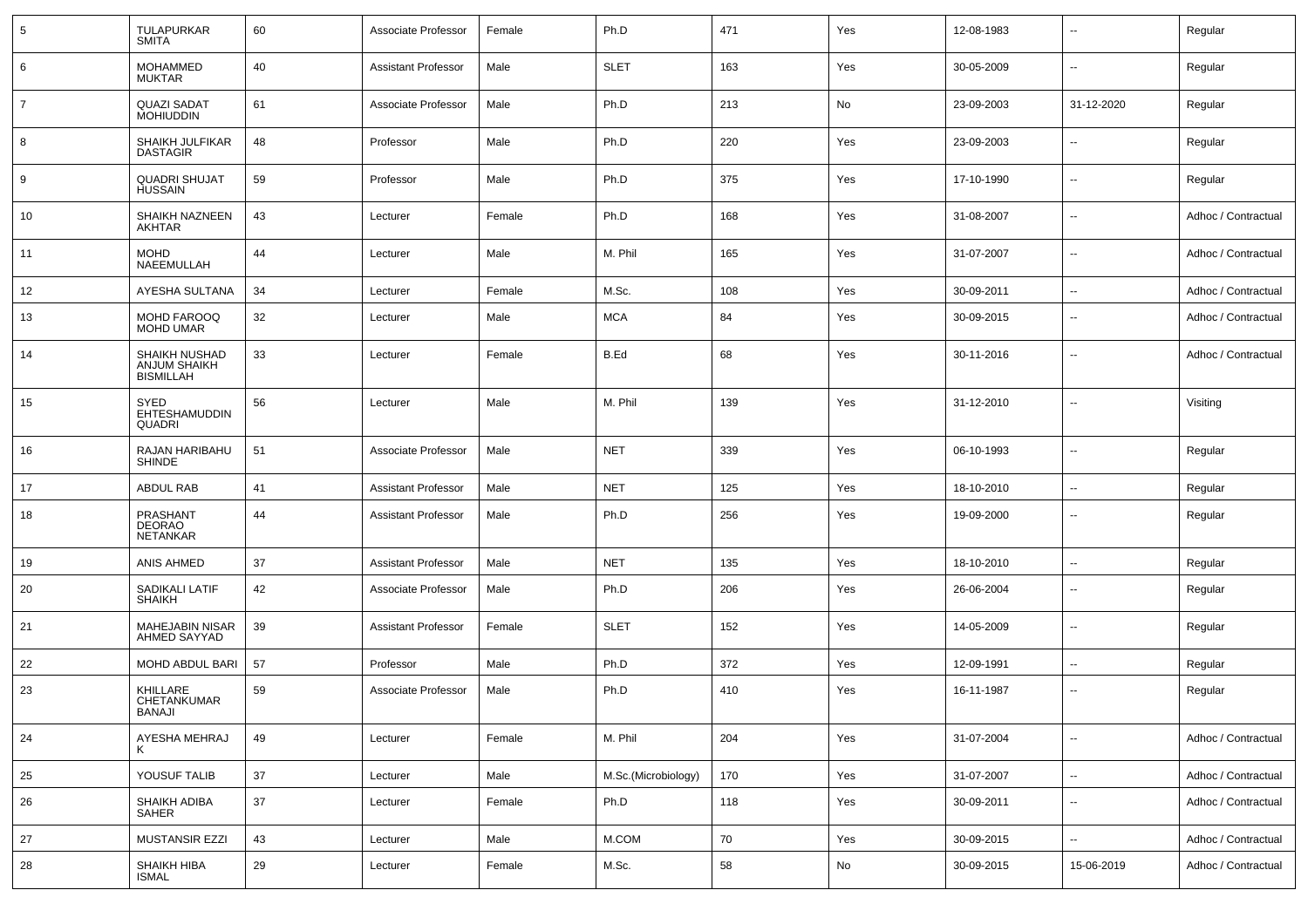| 29 | PARWEZ QURESHI                                       | 43 | Lecturer                   | Male   | M.Sc.(Microbiology) | 59  | Yes | 31-08-2016 | $\overline{\phantom{a}}$ | Adhoc / Contractual |
|----|------------------------------------------------------|----|----------------------------|--------|---------------------|-----|-----|------------|--------------------------|---------------------|
| 30 | SHAIKH<br>MUSSADDIQUE<br>AHMED                       | 27 | Lecturer                   | Male   | M.Sc.               | 49  | Yes | 30-06-2017 | --                       | Visiting            |
| 31 | <b>ZOHRA FATEMA</b>                                  | 37 | Lecturer                   | Female | MSc(Mathematics)    | 127 | Yes | 31-12-2010 | ⊷.                       | Visiting            |
| 32 | <b>MRS FARHANA</b><br><b>KHAN</b>                    | 59 | Professor                  | Female | Ph.D                | 389 | Yes | 14-08-1989 | --                       | Regular             |
| 33 | SHAIKH AFROZ<br><b>FATEMA SHAIKH</b><br><b>HABIB</b> | 41 | <b>Assistant Professor</b> | Female | Ph.D                | 135 | Yes | 18-10-2010 | --                       | Regular             |
| 34 | <b>QUADRI SYED</b><br><b>MUJTABA</b>                 | 40 | <b>Assistant Professor</b> | Male   | Ph.D                | 152 | Yes | 14-05-2009 | ⊷.                       | Regular             |
| 35 | <b>IDREES</b><br><b>MOHAMMED</b><br><b>FAROOQUI</b>  | 62 | <b>Assistant Professor</b> | Male   | Ph.D                | 462 | No  | 05-01-1981 | 01-12-2018               | Visiting            |
| 36 | <b>MOHAMAD ASIF</b><br><b>SHAIKH</b>                 | 54 | <b>Assistant Professor</b> | Male   | Ph.D                | 163 | Yes | 16-06-2008 | $\overline{\phantom{a}}$ | Regular             |
| 37 | <b>BHATTACHARYA</b><br>ADITI<br>VISHWANATH           | 55 | Professor                  | Female | Ph.D                | 401 | Yes | 01-08-1988 | -−                       | Regular             |
| 38 | <b>MOHAMMED</b><br>RAFIUDDIN NASER                   | 55 | <b>Assistant Professor</b> | Male   | Ph.D                | 355 | Yes | 15-06-1992 | ۵.                       | Regular             |
| 39 | <b>SHAIKH</b><br>TARANNUM<br><b>TANVEER</b>          | 41 | <b>Assistant Professor</b> | Female | Ph.D                | 141 | Yes | 19-04-2010 | --                       | Regular             |
| 40 | <b>M A MALIK</b>                                     | 56 | <b>Assistant Professor</b> | Male   | <b>SLET</b>         | 152 | Yes | 14-05-2009 | --                       | Regular             |
| 41 | SHAIKH IRFAN<br>AHMED                                | 43 | Lecturer                   | Male   | M. Phil             | 245 | No  | 31-07-2004 | 31-12-2020               | Adhoc / Contractual |
| 42 | NAZIYA HYDER<br>PATHAN                               | 40 | Lecturer                   | Female | M. Phil             | 168 | Yes | 31-08-2007 | --                       | Adhoc / Contractual |
| 43 | SYED<br>RAHIMUODDIN                                  | 35 | Lecturer                   | Male   | MBA                 | 95  | Yes | 31-08-2013 | --                       | Adhoc / Contractual |
| 44 | <b>FAROOQUI</b><br><b>SAMREEN FATEMA</b>             | 28 | Lecturer                   | Female | Ph.D                | 70  | Yes | 30-09-2015 | -−                       | Regular             |
| 45 | RESHMA JAWERIA                                       | 35 | Lecturer                   | Female | Ph.D                | 61  | Yes | 30-06-2016 | --                       | Adhoc / Contractual |
| 46 | <b>QUAZI SAIFUDDIN</b>                               | 30 | Lecturer                   | Male   | M.Sc.               | 61  | Yes | 30-06-2016 | ⊷.                       | Adhoc / Contractual |
| 47 | SHAIKH ASMA<br>PARWEEN                               | 39 | Lecturer                   | Female | M.Sc.               | 139 | Yes | 31-12-2010 | Ξ.                       | Visiting            |
| 48 | <b>HASEEB AHMED</b>                                  | 59 | Professor                  | Male   | Ph.D                | 240 | Yes | 18-01-2002 | $\overline{\phantom{a}}$ | Regular             |
| 49 | QUAZI NAWEED<br>AHMED SIDDIQUI                       | 49 | <b>Assistant Professor</b> | Male   | Ph.D                | 141 | Yes | 19-04-2010 | $\overline{\phantom{a}}$ | Regular             |
| 50 | SHAHELA<br>YASMEEN                                   | 50 | <b>Assistant Professor</b> | Female | Ph.D                | 152 | Yes | 14-05-2009 | Щ,                       | Regular             |
| 51 | PATHAN MOHD<br>ARIF ALI KHAN                         | 49 | Professor                  | Male   | Ph.D                | 318 | Yes | 04-07-1995 | $\overline{\phantom{a}}$ | Regular             |
| 52 | <b>SYED UMMUL</b><br><b>KHAIR ASEMA</b>              | 43 | <b>Assistant Professor</b> | Female | Ph.D                | 152 | Yes | 14-05-2009 | $\overline{\phantom{a}}$ | Regular             |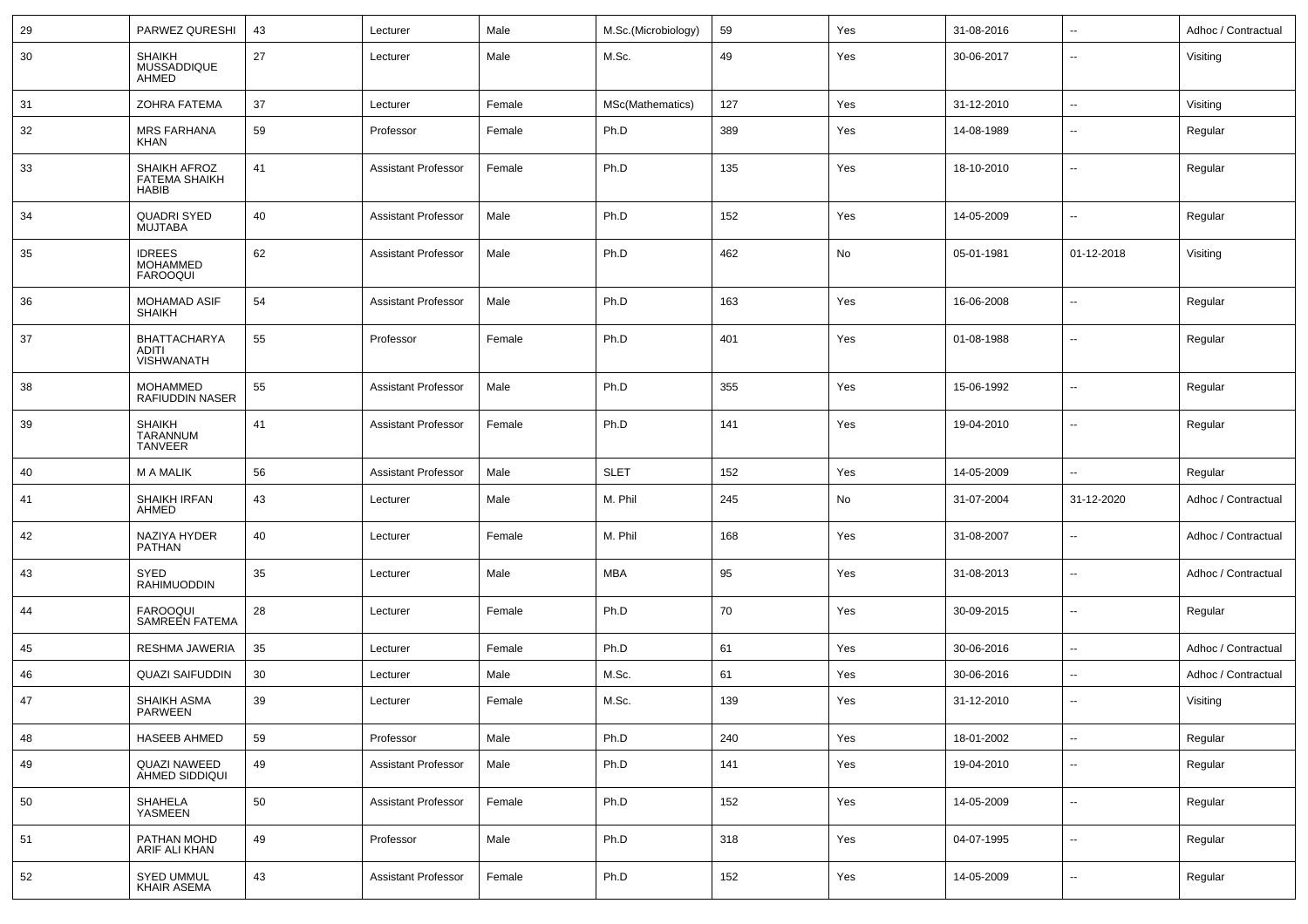| 53     | JIYAULLAA KHAN                                      | 62     | Associate Professor                                 | Male   | Ph.D       | 408     | No  | 01-07-1986 | 31-07-2019               | Visiting            |
|--------|-----------------------------------------------------|--------|-----------------------------------------------------|--------|------------|---------|-----|------------|--------------------------|---------------------|
| 54     | SAHASRABUDHE<br><b>MADHURI</b><br><b>MANIKRAO</b>   | 55     | <b>Assistant Professor</b>                          | Female | Ph.D       | 206     | Yes | 31-07-2004 | --                       | Regular             |
| 55     | ASHFAQUE<br>MEHBOOB KHAN                            | 43     | <b>Assistant Professor</b>                          | Male   | Ph.D       | 125     | Yes | 18-10-2010 | $\overline{\phantom{a}}$ | Regular             |
| 56     | <b>SYED</b><br><b>ATHERUDDIN</b><br><b>QUADRI</b>   | 54     | Associate Professor                                 | Male   | Ph.D       | 341     | Yes | 16-08-1993 | $\overline{\phantom{a}}$ | Regular             |
| 57     | <b>HASVI KHAIRUL</b><br>MAKEEN                      | 58     | Lecturer                                            | Male   | Ph.D       | 155     | Yes | 01-09-2008 | $\overline{\phantom{a}}$ | Adhoc / Contractual |
| 58     | KAZI<br>NAZEEMUDDIN                                 | 54     | Lecturer                                            | Male   | <b>MPH</b> | 347     | Yes | 31-08-1993 | $\overline{\phantom{a}}$ | Adhoc / Contractual |
| 59     | AYESHA ANAM                                         | 41     | Lecturer                                            | Female | Ph.D       | 153     | Yes | 31-10-2008 | Ξ.                       | Adhoc / Contractual |
| 60     | RUHINA QUADRI<br><b>SYED MUBIN</b><br><b>HASHMI</b> | 42     | Lecturer                                            | Female | M.Sc.      | 121     | Yes | 30-06-2011 | --                       | Adhoc / Contractual |
| 61     | <b>MEHAVISH FATIMA</b>                              | 31     | Lecturer                                            | Female | Ph.D       | 58      | Yes | 30-09-2015 | Ξ.                       | Adhoc / Contractual |
| 62     | KHAN MOHD IRAM                                      | 45     | Lecturer                                            | Male   | <b>MCA</b> | 64      | Yes | 29-02-2016 | $\overline{\phantom{a}}$ | Adhoc / Contractual |
| 63     | SHAIKH RUQQIYYA                                     | 29     | Lecturer                                            | Female | M.Sc.      | 61      | Yes | 30-06-2016 | --                       | Adhoc / Contractual |
| 64     | <b>MOHD</b><br>MUBASHIRUDDIN<br><b>FAROOQUI</b>     | 32     | Lecturer                                            | Male   | M.Sc.      | 84      | Yes | 31-12-2014 | --                       | Visiting            |
| 65     | Dr MAZAHAR<br>AHMED FAROOQUI                        | 55     | Dean / Principal /<br>Director / Vice<br>Chancellor | Male   | Ph.D       | 396     | Yes | 02-05-2019 | --                       | Regular             |
| 66     | Naaj Ali Beg                                        | 34     | <b>Assistant Professor</b>                          | Male   | <b>NET</b> | 70      | Yes | 15-06-2020 | Ξ.                       | Visiting            |
| 67     | Abdul Jaleel Abdul<br>Haque                         | 34     | <b>Assistant Professor</b>                          | Male   | Ph.D       | 12      | Yes | 15-06-2020 | --                       | Visiting            |
| 68     | Mohd Anis Abdul<br>Wahed                            | 33     | <b>Assistant Professor</b>                          | Male   | Ph.D       | 12      | Yes | 15-06-2020 | --                       | Visiting            |
| 69     | Shahebaz N<br>Mohammad                              | 32     | <b>Assistant Professor</b>                          | Male   | <b>NET</b> | 12      | Yes | 15-06-2020 | $\overline{\phantom{a}}$ | Visiting            |
| 70     | Shaikh Ajher Patel                                  | 32     | <b>Assistant Professor</b>                          | Male   | Ph.D       | 12      | Yes | 15-06-2020 | $\overline{\phantom{a}}$ | Visiting            |
| 71     | Ansari Mohd Ilyas<br>Ahmed                          | 46     | <b>Assistant Professor</b>                          | Male   | Ph.D       | 12      | Yes | 15-06-2020 | $\overline{\phantom{a}}$ | Visiting            |
| 72     | Syeda Najeem Asra                                   | 30     | <b>Assistant Professor</b>                          | Female | Ph.D       | 24      | Yes | 17-06-2019 | $\sim$                   | Visiting            |
| $73\,$ | Muneeb ur Rahman                                    | 26     | <b>Assistant Professor</b>                          | Male   | M.Sc.      | 12      | Yes | 15-06-2020 | Ц.                       | Visiting            |
| 74     | Sahikh Juned                                        | 31     | <b>Assistant Professor</b>                          | Male   | <b>MCA</b> | 24      | Yes | 15-06-2020 | Ξ.                       | Adhoc / Contractual |
| 75     | Aliya Tarannum                                      | 29     | Assistant Professor                                 | Female | M.COM      | 10      | Yes | 15-06-2020 | Ξ.                       | Visiting            |
| 76     | Khan Maleeha<br>Firdous                             | $24\,$ | <b>Assistant Professor</b>                          | Female | M.Sc.      | 6       | Yes | 18-01-2021 | н.                       | Visiting            |
| 77     | Mirza Humaira Batul                                 | 31     | <b>Assistant Professor</b>                          | Female | M.A        | 12      | Yes | 15-06-2020 | н.                       | Visiting            |
| 78     | Rais Ahmed                                          | 40     | <b>Assistant Professor</b>                          | Male   | M.A        | $\,6\,$ | Yes | 18-01-2021 | ÷                        | Visiting            |